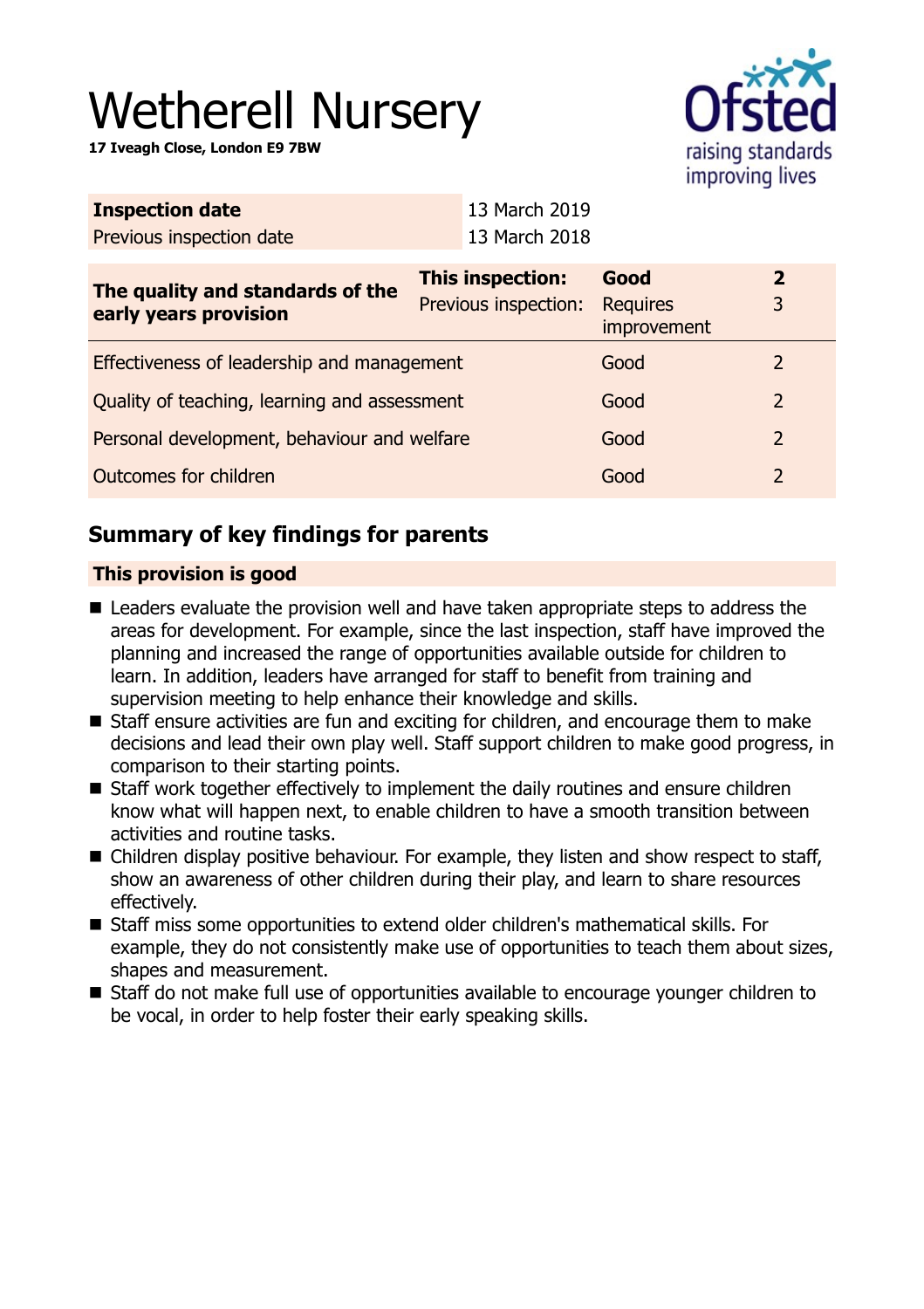## **What the setting needs to do to improve further**

## **To further improve the quality of the early years provision the provider should:**

- increase opportunities for older children to further develop their mathematical skills
- $\blacksquare$  make better use of all opportunities to strengthen younger children's speech and language development.

## **Inspection activities**

- $\blacksquare$  The inspector observed the quality of teaching in the playrooms and outside play area, and looked at some of the children's assessment records and planning documentation.
- $\blacksquare$  The inspector held discussions with the leaders during the inspection.
- $\blacksquare$  The inspector held discussions with staff about their roles and assessed their understanding of meeting the requirements of the early years foundation stage.
- The inspector took account of the children's and parents' views during the inspection.
- $\blacksquare$  The inspector conducted a joint observation with the manager.

**Inspector** Martina Mullings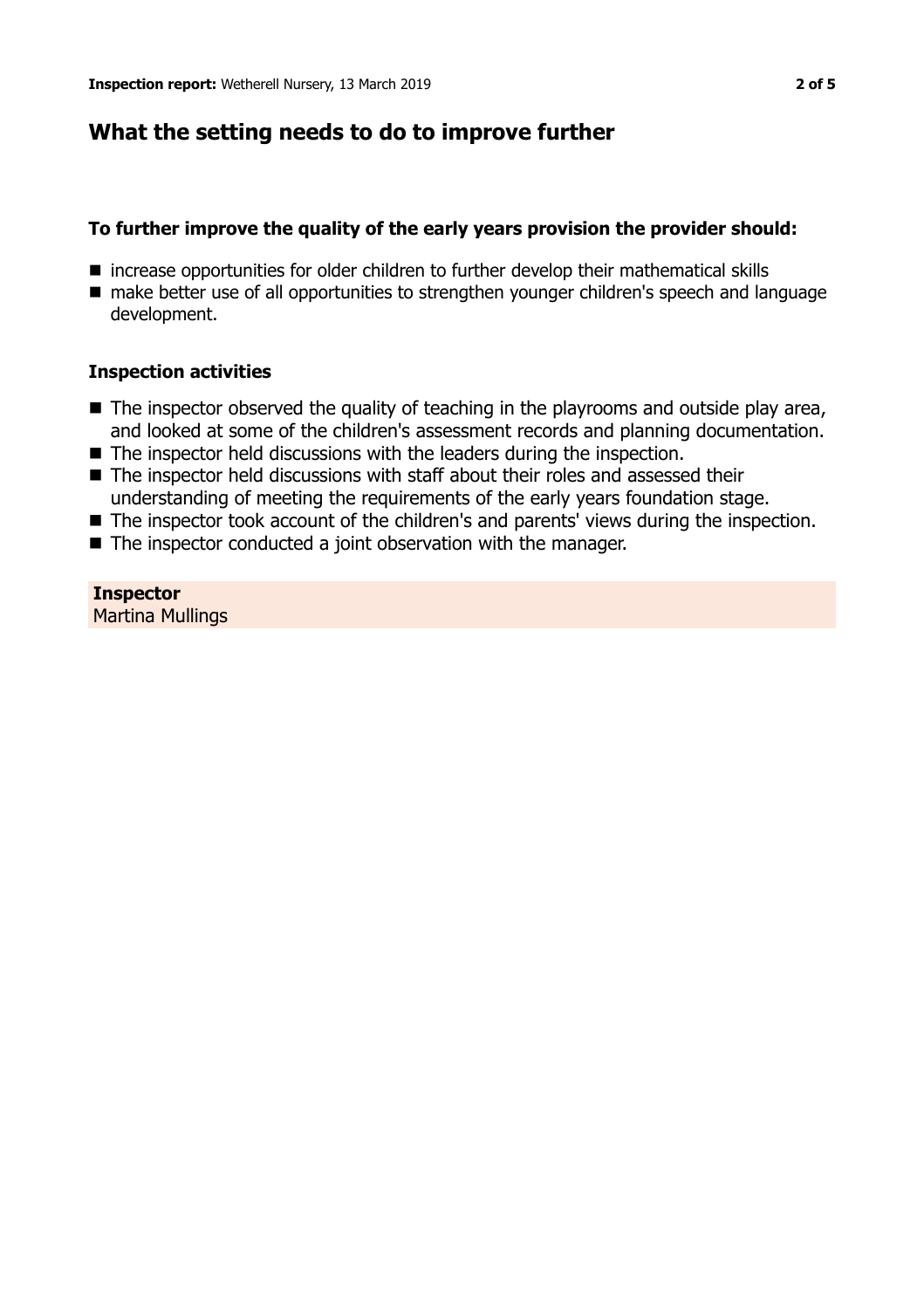# **Inspection findings**

## **Effectiveness of leadership and management is good**

Safeguarding is effective. Leaders and staff have a clear understanding of their roles to safeguard and protect children within their care. They are familiar with child protection issues and know the procedures to report any concerns, including allegations. Robust recruitment and vetting processes are in place to ensure staff are suitable to work with children. Leaders work closely with the local authority early years coordinator to review their procedures and to improve staff's teaching skills. Leaders monitor group of children's progress effectively. They put in place one-to-one support for children with special educational needs and/or disabilities to help close gaps in their development. Staff develop close partnerships with parents. For example, they inform parents of their children's development, encourage them to extend children's learning at home and support them to help make children's transition to school easy.

## **Quality of teaching, learning and assessment is good**

Staff know individual children's interests and needs well. They use this information to plan stimulating activities for children to enjoy and learn. For example, children develop their sensory skills as they curiously explore with different creative and natural materials. Children develop their physical skills effectively. For example, babies crawl to reach resources, stand while holding on to equipment and begin to walk independently. Older children learn to do different movements with their body, to climb and to throw a ball successfully. Staff support children to develop their literacy skills effectively. For example, they ensure story times are fun to help develop children's interest in books, and use props to keep them engaged and to support their understanding of the stories. Staff plan opportunities for children to practise making marks and develop their early writing skills.

## **Personal development, behaviour and welfare are good**

Children develop their personal skills effectively. They learn to manage small tasks independently, such as washing their hands and serving their food. Staff encourage children to explore freely and discover new things that they like to do for themselves. They teach them to use different tools appropriately. For example, staff demonstrate to children how to use a rolling pin to flatten the play dough and how to use a knife to cut the dough into small pieces safely. Children demonstrate a high level of confidence and concentrate well during their play. Younger children develop close attachments with their key person. They know when to seek support and they appear secure within the environment.

## **Outcomes for children are good**

Children make good progress and develop the skills required to help them move on to the next stage in their learning. For example, younger children develop their mobility and balance effectively, while older children develop good coordination and show great control when they use a range of resources. Younger children use their imaginations well as they pretend to use one object to represent another. Older children demonstrate good understanding, follow instructions and express themselves effectively.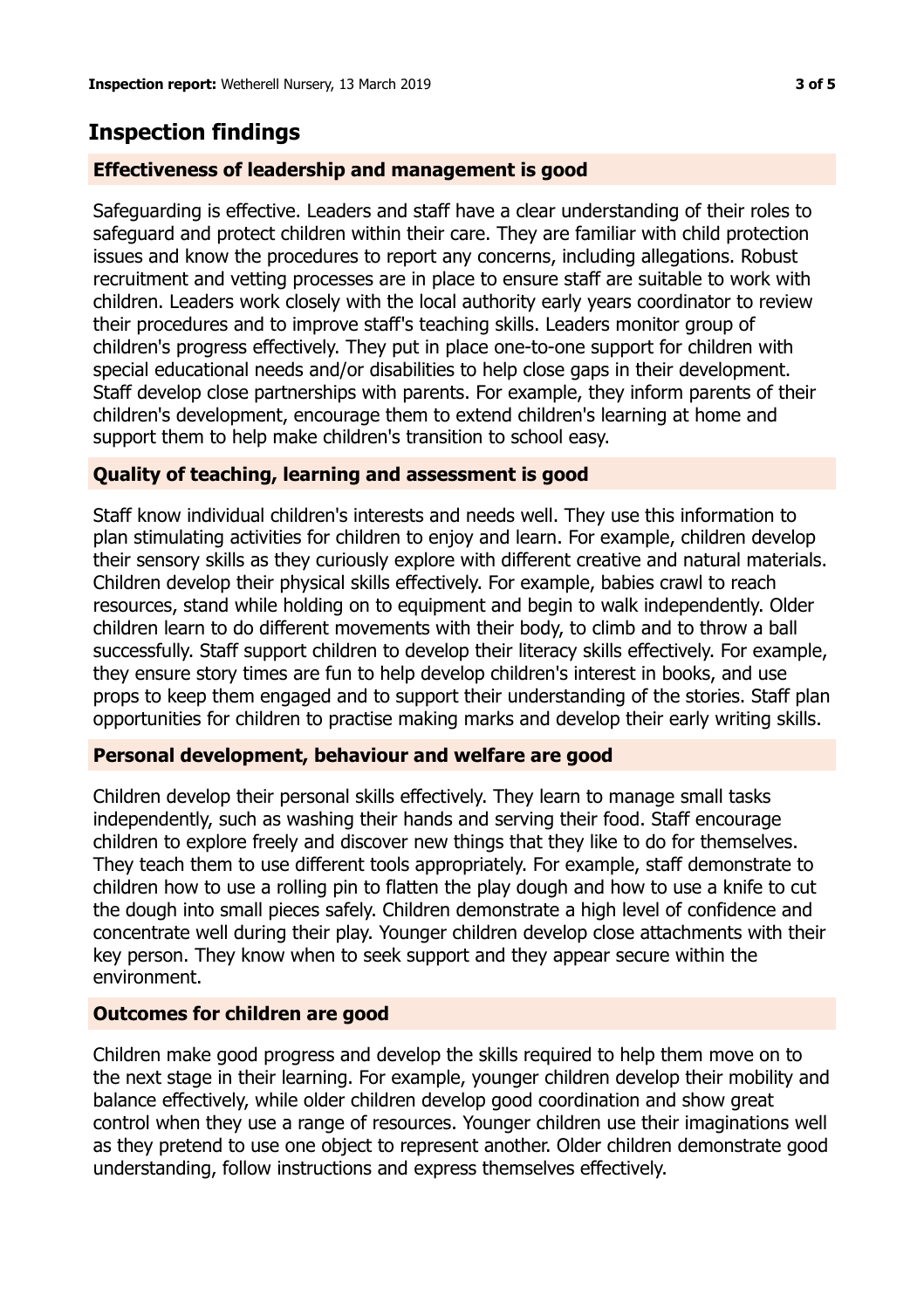## **Setting details**

| Unique reference number                             | EY428907                                                                             |
|-----------------------------------------------------|--------------------------------------------------------------------------------------|
| <b>Local authority</b>                              | Hackney                                                                              |
| <b>Inspection number</b>                            | 10089356                                                                             |
| <b>Type of provision</b>                            | Childcare on non-domestic premises                                                   |
| <b>Registers</b>                                    | Early Years Register, Compulsory Childcare<br>Register, Voluntary Childcare Register |
| Day care type                                       | Full day care                                                                        |
| <b>Age range of children</b>                        | $0 - 4$                                                                              |
| <b>Total number of places</b>                       | 80                                                                                   |
| Number of children on roll                          | 103                                                                                  |
| Name of registered person                           | Barnardo's                                                                           |
| <b>Registered person unique</b><br>reference number | RP518879                                                                             |
| Date of previous inspection                         | 13 March 2018                                                                        |
| Telephone number                                    | 02085257090                                                                          |

Wetherell Nursery registered in 2011 and is located in the London Borough of Hackney. The setting employs 35 members of staff, including the manager. All staff hold relevant early years qualifications ranging from level 2 to level 6. The setting is open from Monday to Friday from 8am to 6pm, throughout most of the year. It is in receipt of funding to provide free early education for two-, three- and four-year-old children.

This inspection was carried out by Ofsted under sections 49 and 50 of the Childcare Act 2006 on the quality and standards of provision that is registered on the Early Years Register. The registered person must ensure that this provision complies with the statutory framework for children's learning, development and care, known as the early years foundation stage.

Any complaints about the inspection or the report should be made following the procedures set out in the guidance Complaints procedure: raising concerns and making complaints about Ofsted, which is available from Ofsted's website: www.ofsted.gov.uk. If you would like Ofsted to send you a copy of the guidance, please telephone 0300 123 4234, or email [enquiries@ofsted.gov.uk.](mailto:enquiries@ofsted.gov.uk)